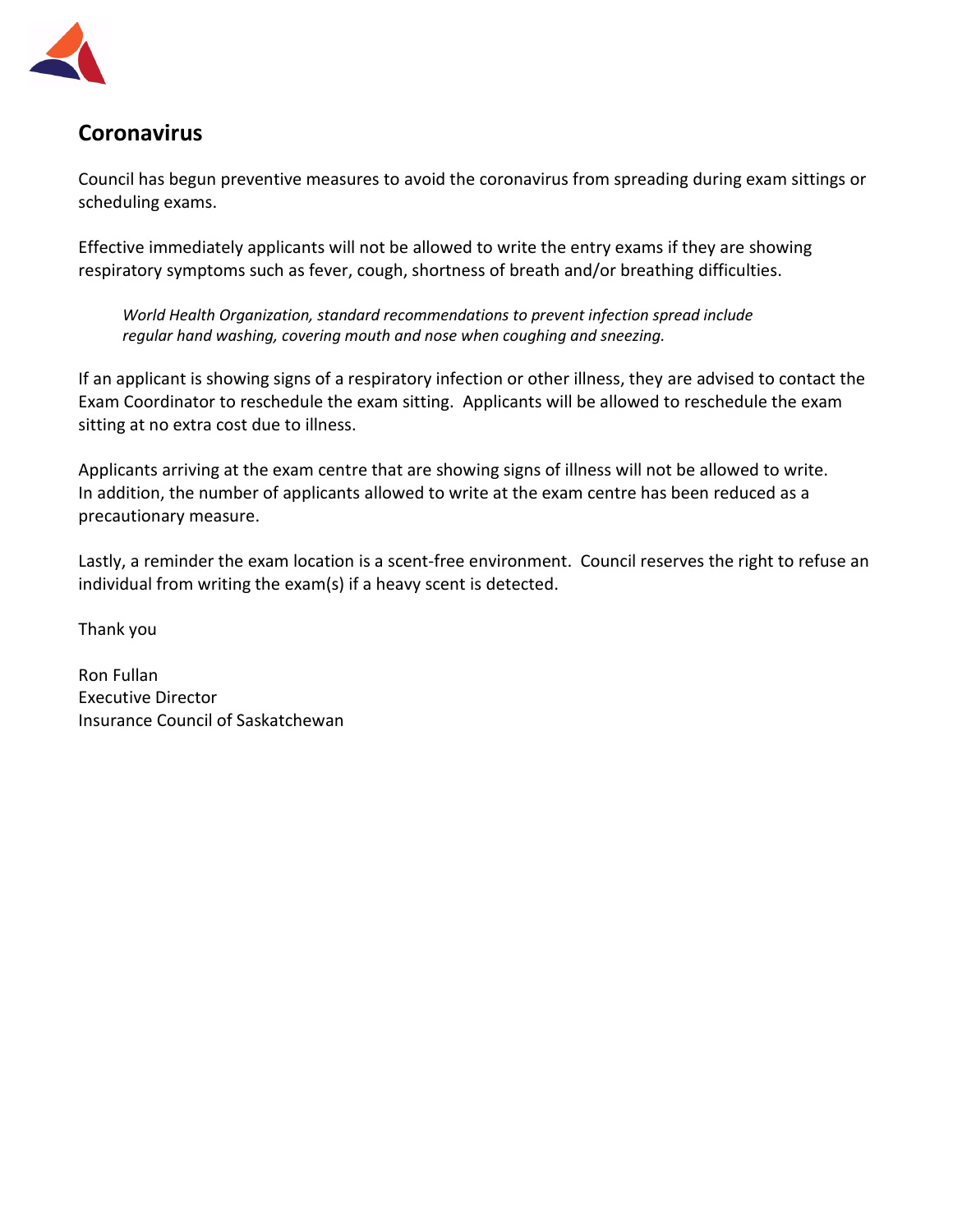

# **Application to Write Insurance Exams**

### **Scent Free Office**

- The Insurance Council of Saskatchewan (Council) have instituted a scent-free environment for all employees and visitors. The use of scented products will not be allowed in the Council office. Scented products include but are not limited to hair spray, perfume, cologne, deodorant, etc.
- Council reserves the right to refuse an individual from writing the exam(s) if a heavy scent is detected.

### **Registration**

- All individuals wishing to write licensing exams in Saskatchewan must register with Council at least forty-eight hours prior to the exam sitting date.
- Exam registrations must include the completed Licensing Examination Application Form and exam payment. Acceptable methods of payment include cash, cheque, Visa or MasterCard.
- Individuals writing the LLQP Exams must be certified by their LLQP Course Provider prior to submitting an exam registration.
- Individuals writing exams on numerous days must submit separate exam registration forms for each exam date.
- Council corresponds with individuals via email. Ensure your writing is legible and information is accurate to avoid delays in scheduling exams.
- Registration is based on the availability of space.

### **No Show for Exam/Postpone/Cancellation**

• Individuals who do not show up, postpone or cancel an exam sitting will forfeit the exam registration fee. Individuals will be required to submit a new exam registration with the exam fee prior to scheduling a new exam sitting date.

## **Arrival at the Exam Centre**

• Individuals are required to arrive at the exam centre fifteen minutes prior to commencement of the exam and are required to present valid identification. Photo ID is mandatory. In some cases, Council may require an individual to provide ID that identifies the individual's resident address.

### **Exam Room**

• There is no talking once the exam(s) begins. Individuals will be asked to leave and forfeit their exam sitting should this happen.

#### **Pass Mark**

• The pass mark for all exams is 75%.

#### **Study Material**

- Restricted Travel Individuals must purchase the CITC Travel Qualifying Course prior to scheduling an exam sitting. Individuals must provide evidence the applicant purchased the course with their exam registration form.
- Restricted Auto, All Classes other than Life, Adjuster Representatives Individuals are asked to refer to the Council Bylaws with respect to the entry education options available to them.
- Crop Hail Agent and Crop Hail Adjusters Individuals are asked to refer to the Council website a[t www.skcouncil.sk.ca](http://www.skcouncil.sk.ca/) to obtain information regarding the entry exam and study material that is available.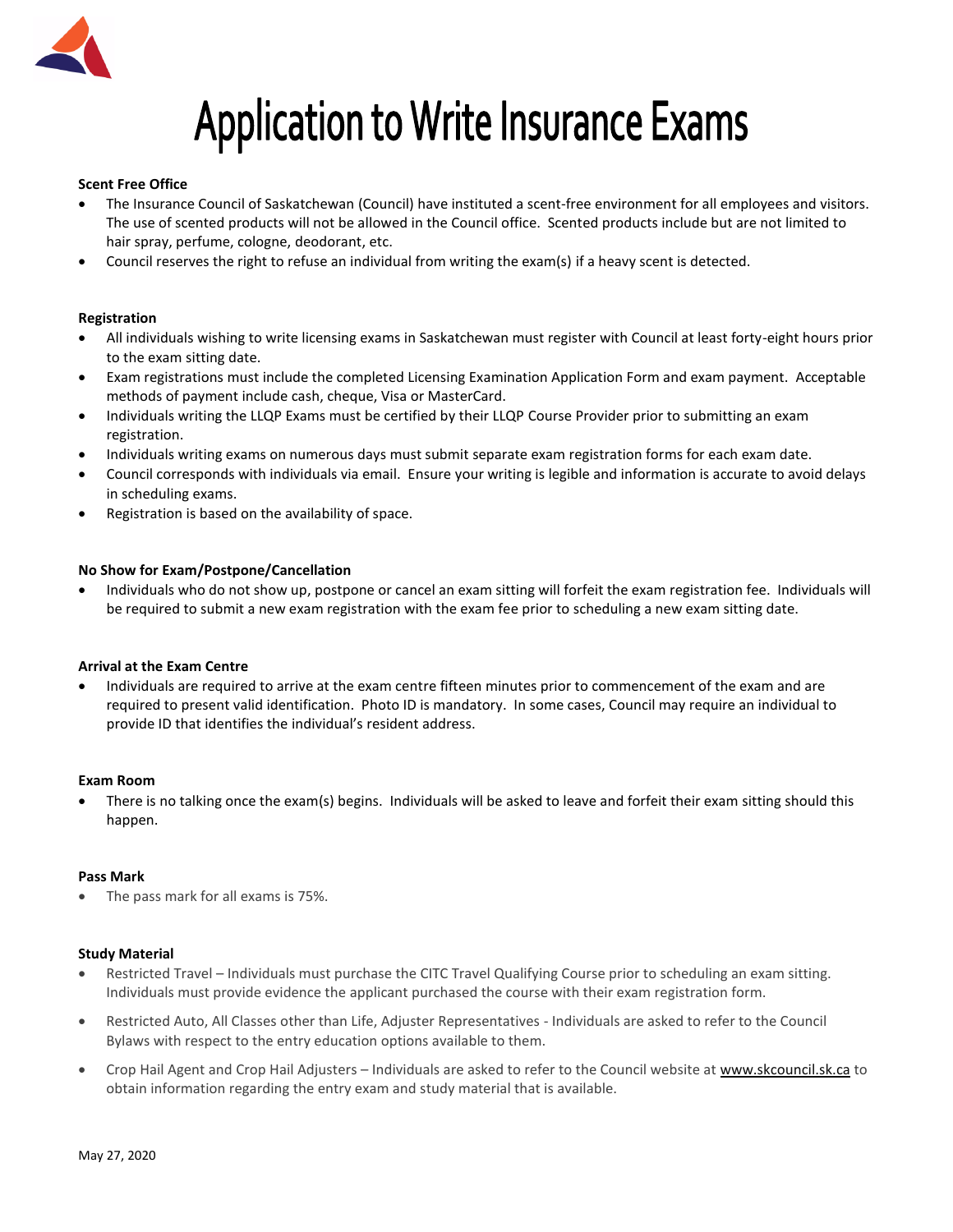

# **Licensing Examination Application Form**

## **COUNCIL OFFICE IS SCENT FREE**

All individuals wishing to write licensing exams in Saskatchewan must register with Council a minimum of forty-eight hours prior to the exam sitting date.

Individuals must purchase the CITC Travel Qualifying Course prior to scheduling an exam sitting. Individuals must provide evidence the applicant purchased the course with their exam registration form.

Council corresponds with individuals via email. Ensure your writing is legible and information is accurate to avoid delays in scheduling exams.

Exam marks will be sent by email only.

|                                   | Name of applicant and the state of a series of a series of a series of a series of the series of the series of the series of the series of the series of the series of the series of the series of the series of the series of |                                    |                    |        |  |
|-----------------------------------|--------------------------------------------------------------------------------------------------------------------------------------------------------------------------------------------------------------------------------|------------------------------------|--------------------|--------|--|
| <b>LAST NAME</b>                  |                                                                                                                                                                                                                                | <b>FIRST NAME</b>                  | <b>MIDDLE NAME</b> |        |  |
|                                   |                                                                                                                                                                                                                                |                                    |                    |        |  |
|                                   |                                                                                                                                                                                                                                |                                    |                    |        |  |
|                                   | <b>ADDRESS</b>                                                                                                                                                                                                                 | CITY/TOWN                          | POSTAL CODE        |        |  |
| Resident Phone __________________ |                                                                                                                                                                                                                                | Business Phone ___________________ |                    |        |  |
|                                   |                                                                                                                                                                                                                                |                                    |                    |        |  |
|                                   | Failure to accurately disclose the following information may nullify your exam results:                                                                                                                                        |                                    | Yes                | No     |  |
|                                   | 1. Are you a permanent resident or citizen of Canada?                                                                                                                                                                          |                                    | П                  | $\Box$ |  |
| 2.                                | Are you a resident of Saskatchewan?                                                                                                                                                                                            |                                    |                    | $\Box$ |  |
| 3.                                | Have you within the past twelve months attempted any licence exam(s) in any other province?<br>If you have answered yes, provide full details on a separate sheet of paper.                                                    |                                    |                    |        |  |

4. Are you currently licensed or have you ever held a licence in any other province or state? □ □

## **Select the Exam(s) You Wish to Write**

| Property & Casualty (All Classes other than Life)      |  |  |  |  |
|--------------------------------------------------------|--|--|--|--|
|                                                        |  |  |  |  |
| <b>Restricted Auto</b>                                 |  |  |  |  |
|                                                        |  |  |  |  |
| <b>Property &amp; Casualty Adjuster Representative</b> |  |  |  |  |
|                                                        |  |  |  |  |
|                                                        |  |  |  |  |
|                                                        |  |  |  |  |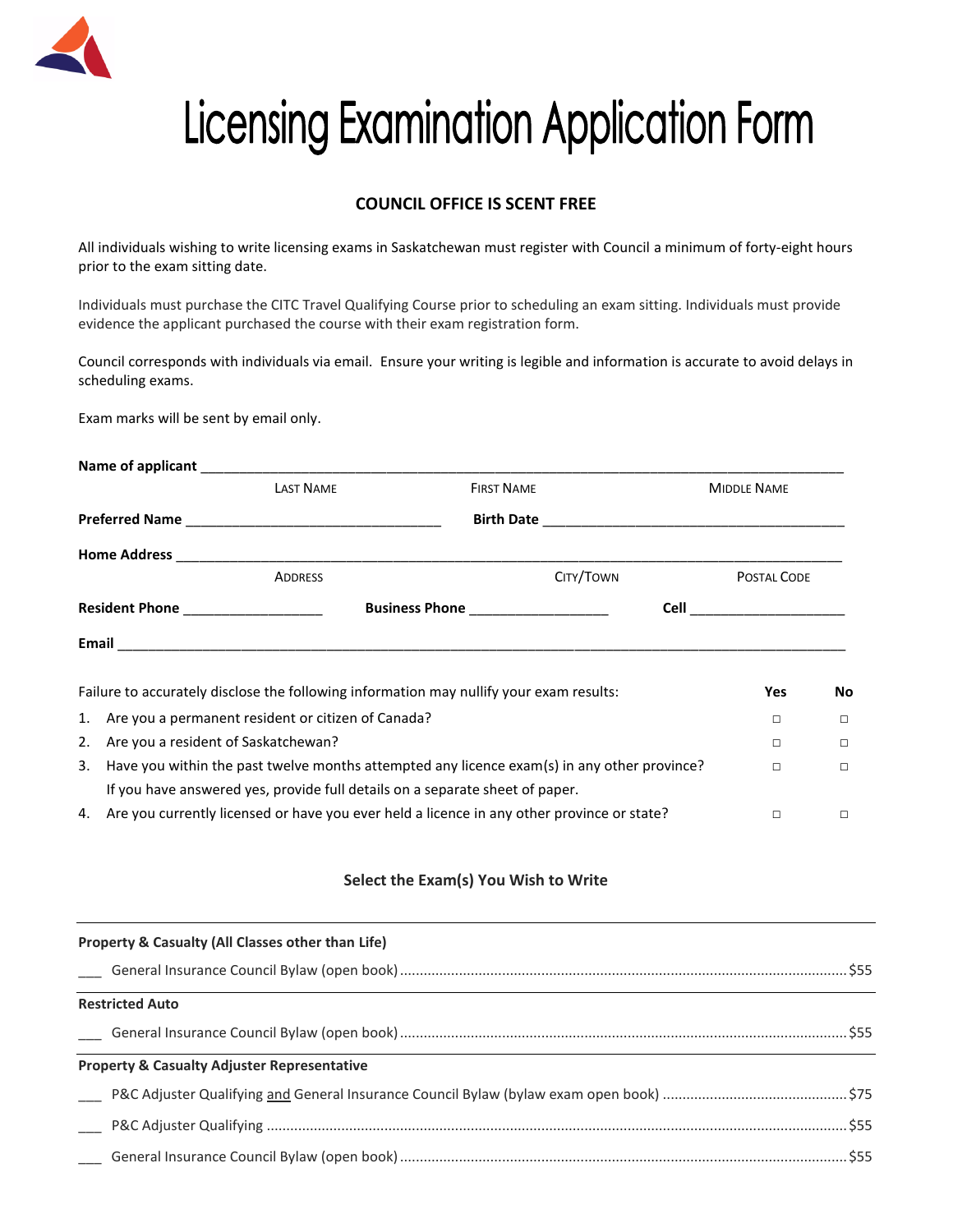

| <b>Crop Hail Agent (Insurance)</b>                                                                        |  |  |  |  |
|-----------------------------------------------------------------------------------------------------------|--|--|--|--|
|                                                                                                           |  |  |  |  |
| <b>Crop Hail Adjuster</b>                                                                                 |  |  |  |  |
| <u> 1989 - Johann Stoff, amerikansk politiker (d. 1989)</u>                                               |  |  |  |  |
| <b>Restricted Travel</b>                                                                                  |  |  |  |  |
| SK Restricted Travel Insurance Qualifying and General Insurance Council Bylaw (bylaw exam open book) \$75 |  |  |  |  |
|                                                                                                           |  |  |  |  |
| LLQP Accident & Sickness Insurance and General Insurance Council Bylaw (bylaw exam open book) \$80        |  |  |  |  |
|                                                                                                           |  |  |  |  |
|                                                                                                           |  |  |  |  |

## **ALL EXAMS ARE WRITTEN IN REGINA AT THE COUNCIL OFFICE LOCATED AT**

## **IDENTIFY THE DATE YOU WISH TO WRITE**

| Insurance Councils of Saskatchewan        | Wednesday 8:30 a.m. |  |
|-------------------------------------------|---------------------|--|
| 310, 2631-28 <sup>th</sup> Avenue, Regina |                     |  |

### **Understanding**

I understand that I must present valid photo identification upon arrival at the exam centre as evidence that I am the person registered to write the exam(s). I understand that I will not be allowed to write the exam(s) without such identification. There is no exception to this requirement.

I understand the information contained in this document is intended for the purposes of writing an exam(s) in order to be eligible to apply for licence as an insurance agent or an adjuster. The information collected is subject to the Privacy Guidelines of the Insurance Council of Saskatchewan.

\_\_\_\_\_\_\_\_\_\_\_\_\_\_\_\_\_\_\_\_\_\_\_\_\_\_\_\_\_\_\_\_\_\_\_\_\_\_\_ \_\_\_\_\_\_\_\_\_\_\_\_\_\_\_\_\_\_\_\_\_\_\_\_\_\_\_\_\_\_\_\_\_\_

SIGNATURE **DATE OF SIGNATURE DATE OF SIGNATURE** 

Please send the completed Licensing Examination Application Form with the appropriate fee to:

Exam Coordinator **Bus 306.347.0862** Insurance Council of Saskatchewan Fax 306.347.0525 310, 2631 – 28th Avenue [cari.banda@skcouncil.sk.ca](mailto:cari.banda@skcouncil.sk.ca) Regina SK S4S 6X3

**Office Use Only**  Date Confirmed